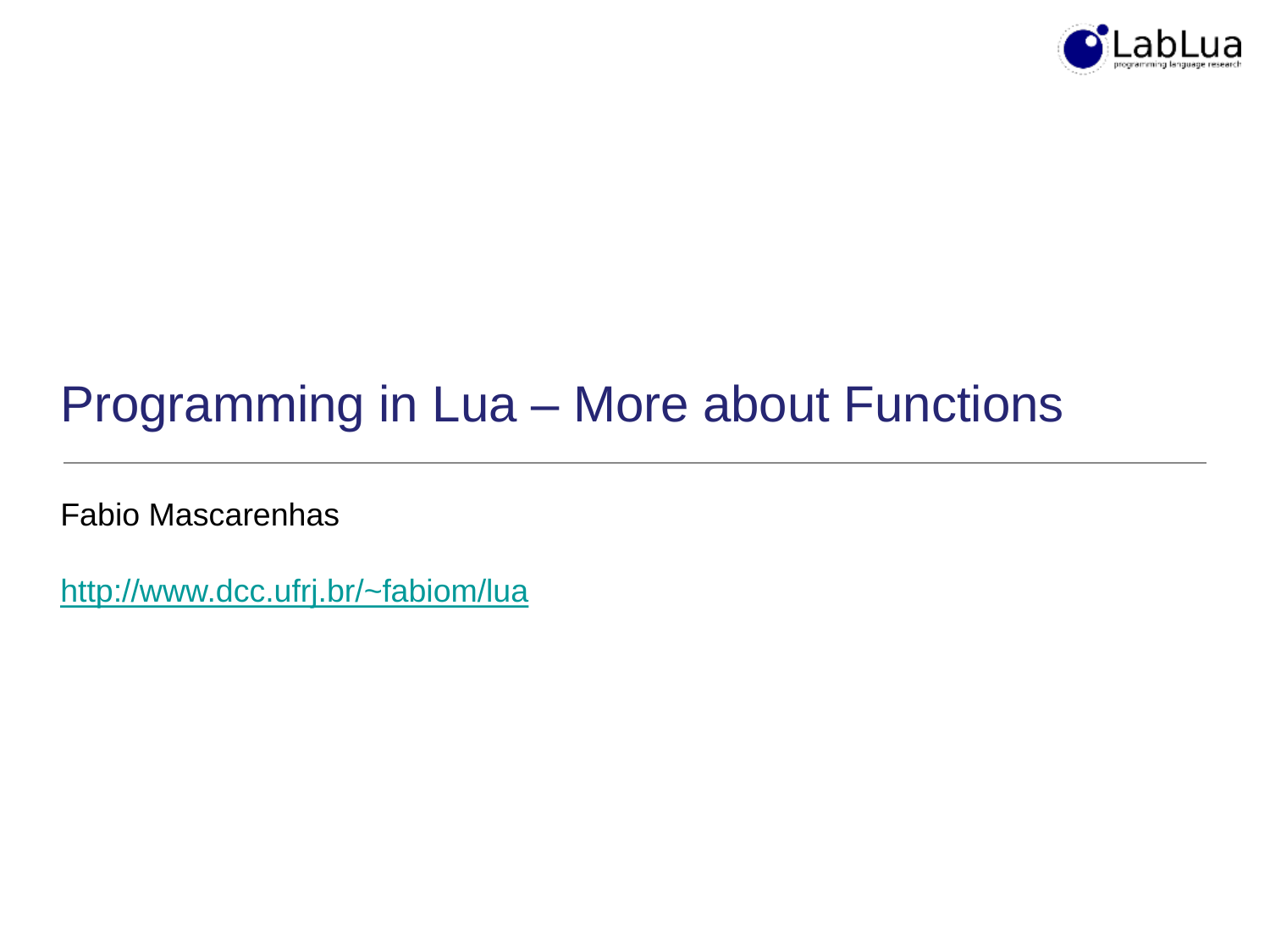

#### Iterating over ...

• You can collect and then iterate over all the extra arguments to a variadic function using ... inside a table constructor:

```
function add(...)
  local sum = 0
  for _, n in ipairs({ ... }) do
    sum = sum + nend
  return sum
end
```
• If any of the extra arguments is nil then { ... } will not be an array, so you need to use the table.pack function to collect the arguments in a table with the field "n" set to the number of arguments:

```
> t = table.pack(1, nil, 3)> for i = 1, t.n do print(t[i]) end
1
nil
3
```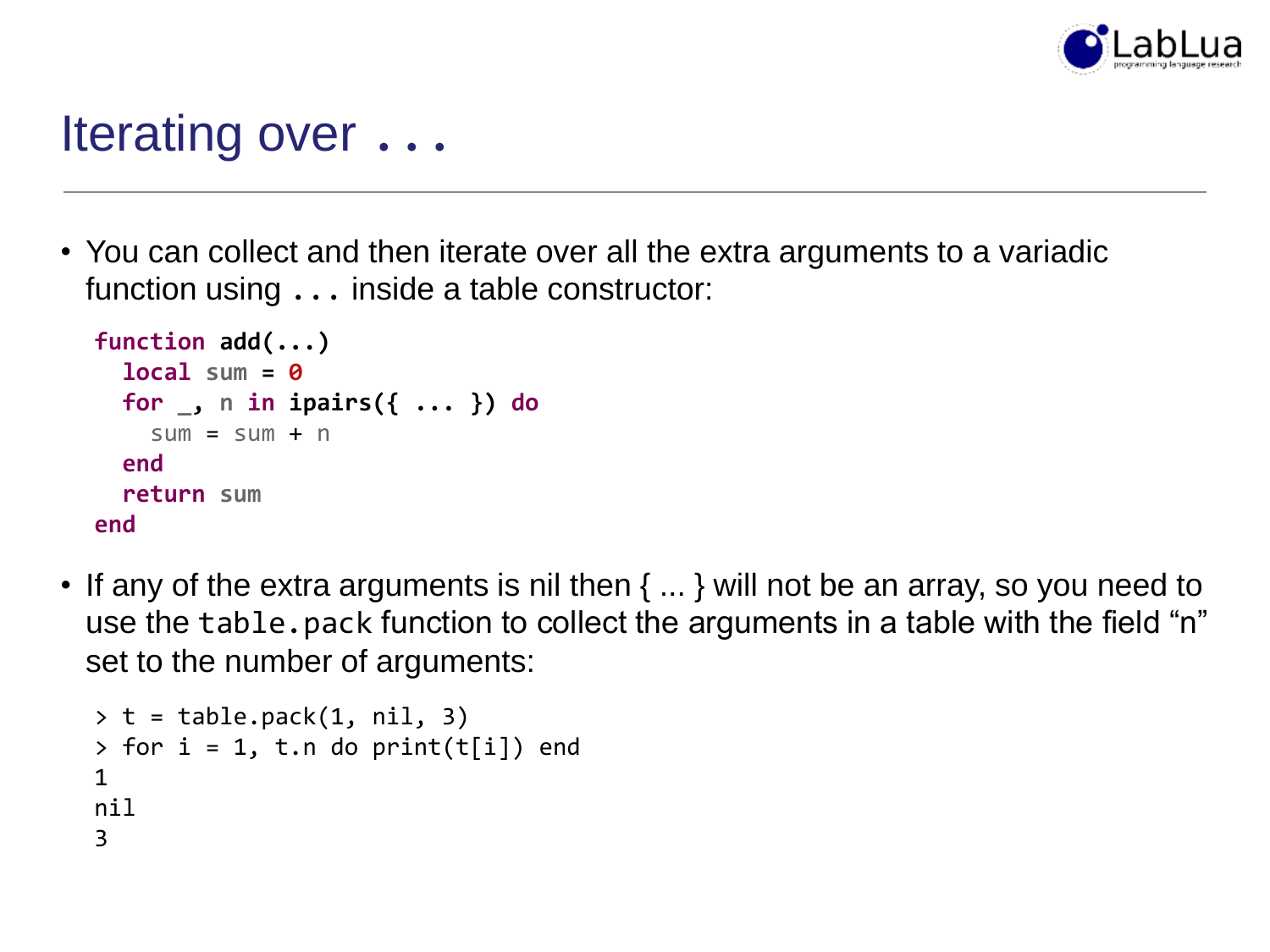

### table.unpack

• The flip side of table.pack is the function table.unpack, to return all elements of an array in order:

```
> print(table.unpack{ 1, 2, 3, 4 })
1 2 3 4
```
- Using table.unpack this way is only guaranteed to work for proper arrays (without holes)
- You can pass two more arguments to table.unpack, for the starting and ending indices, and unpack will return all elements in the interval regardless of holes

```
> a = \{ [2] = 5, [5] = 0 \}> print(table.unpack(a, 1, 5))
nil 5 nil nil 0
```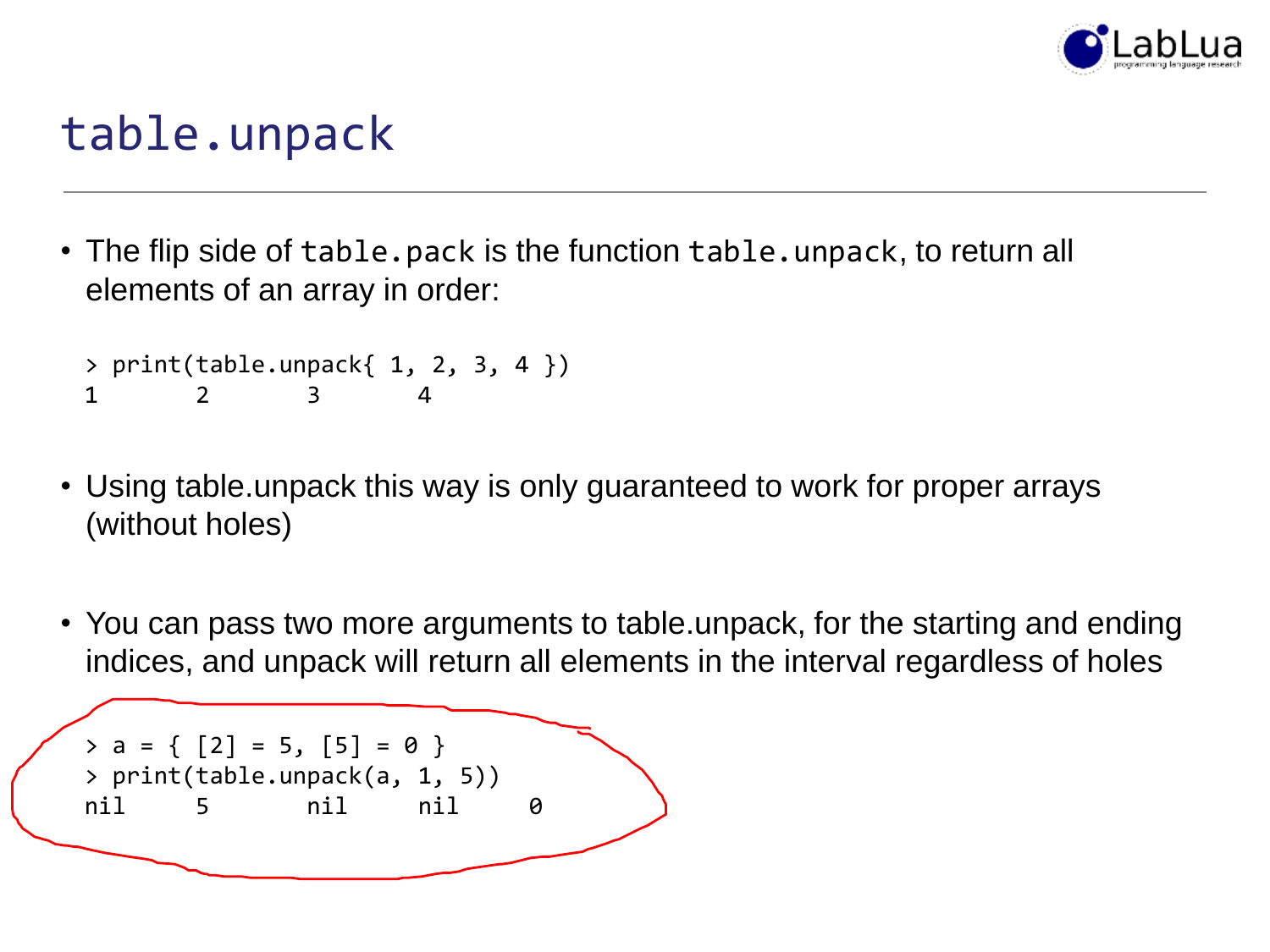

### "Named" arguments

• You can simulate a function that takes named arguments with a function that takes a record:

```
function rename(args)
 return os.rename(args.old, args.new)
end
```
• If you are calling a function and passing a single table constructor, you can omit the parentheses:

```
rename{ new = "perm.lua", old = "temp.lua" }
```
• You can put spaces between the function and {, but it is good style to omit the spaces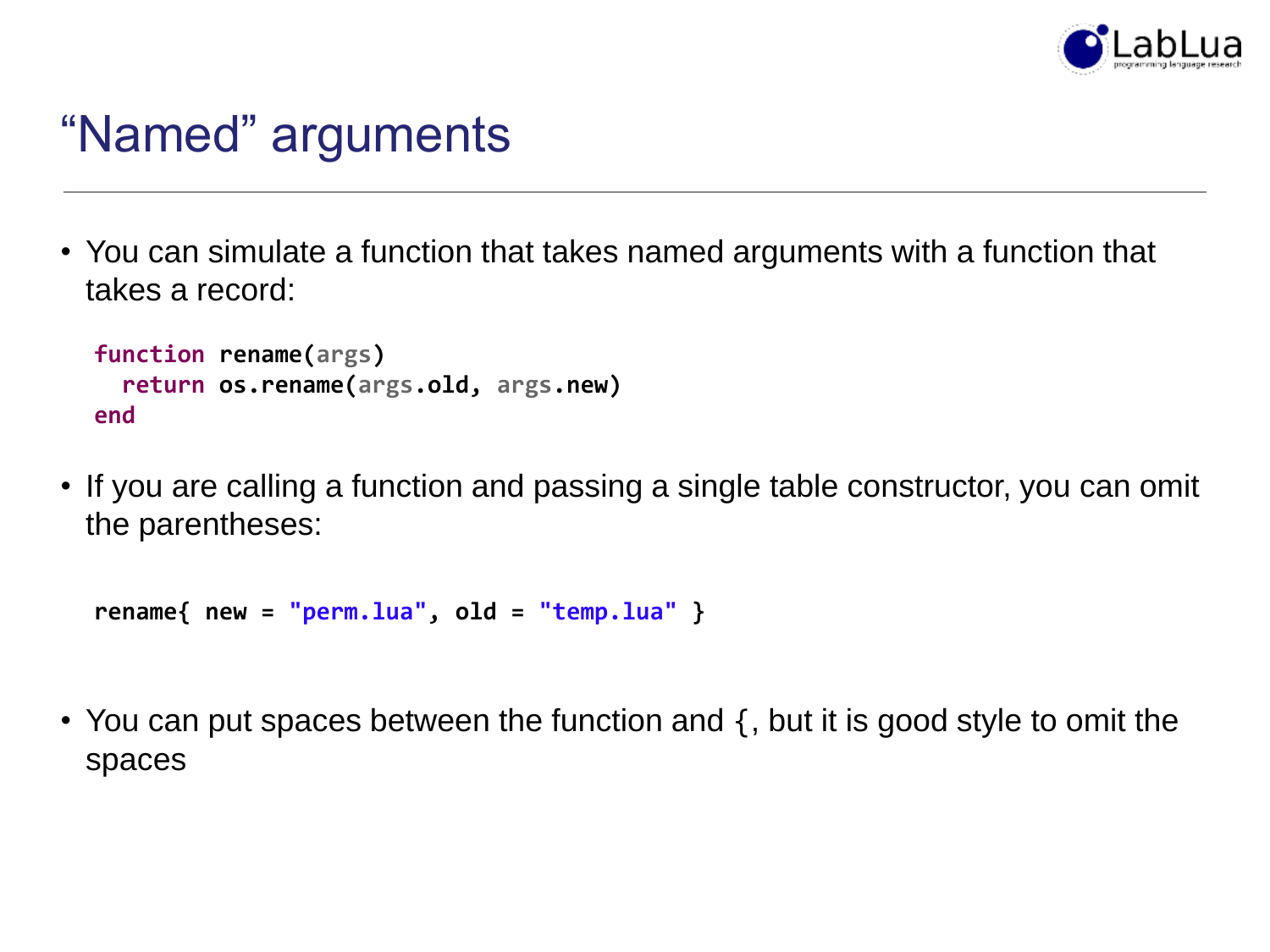

## Lexical scoping

• Any local variable visible in the point where a function is defined is also visible inside the function (as long as it is not shadowed by parameters or local variables inside the function):



• The derivate function takes a function and returns another function, and is an example of a *higher-order function*:

```
> df = derivative(function (x) return x * x * x end)> print(df(5))
75.001500009932
```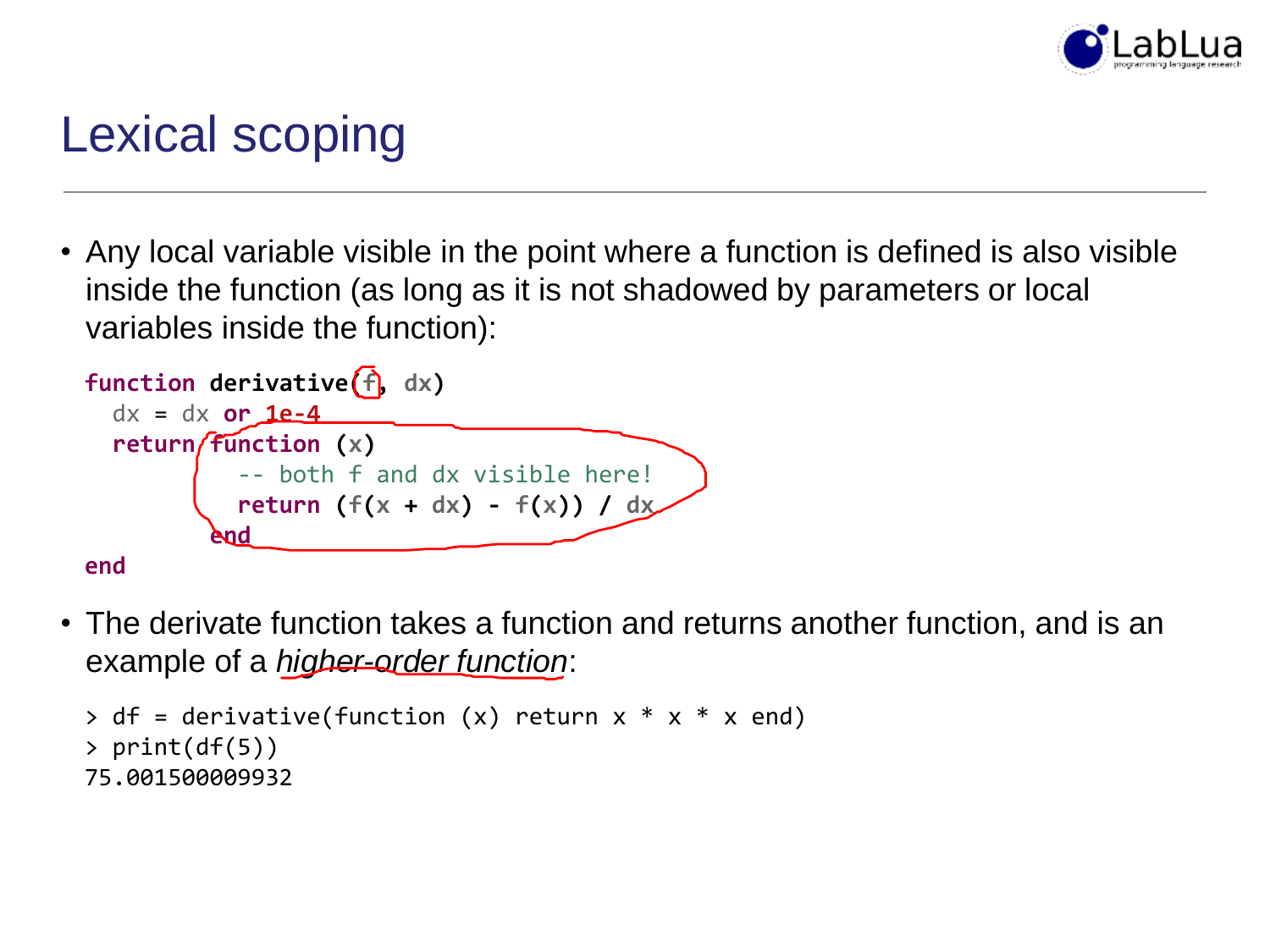

### **Closures**

- We say that a function *closes over* the local variables from its surroundings that the function uses, so we call these functions *closures*
- A closure can not only read but also assign to the local variables it closes over:

```
function counter()
  local n = 0
 return function ()
           n = n + 1return n
         end
end
```
- Each call to counter () creates a new closure
- Each closure closes over a different instance of n

```
> c1 = counter()> c2 = counter()> print(c1())
1
> print(c1())
2
> print(c2())
1
```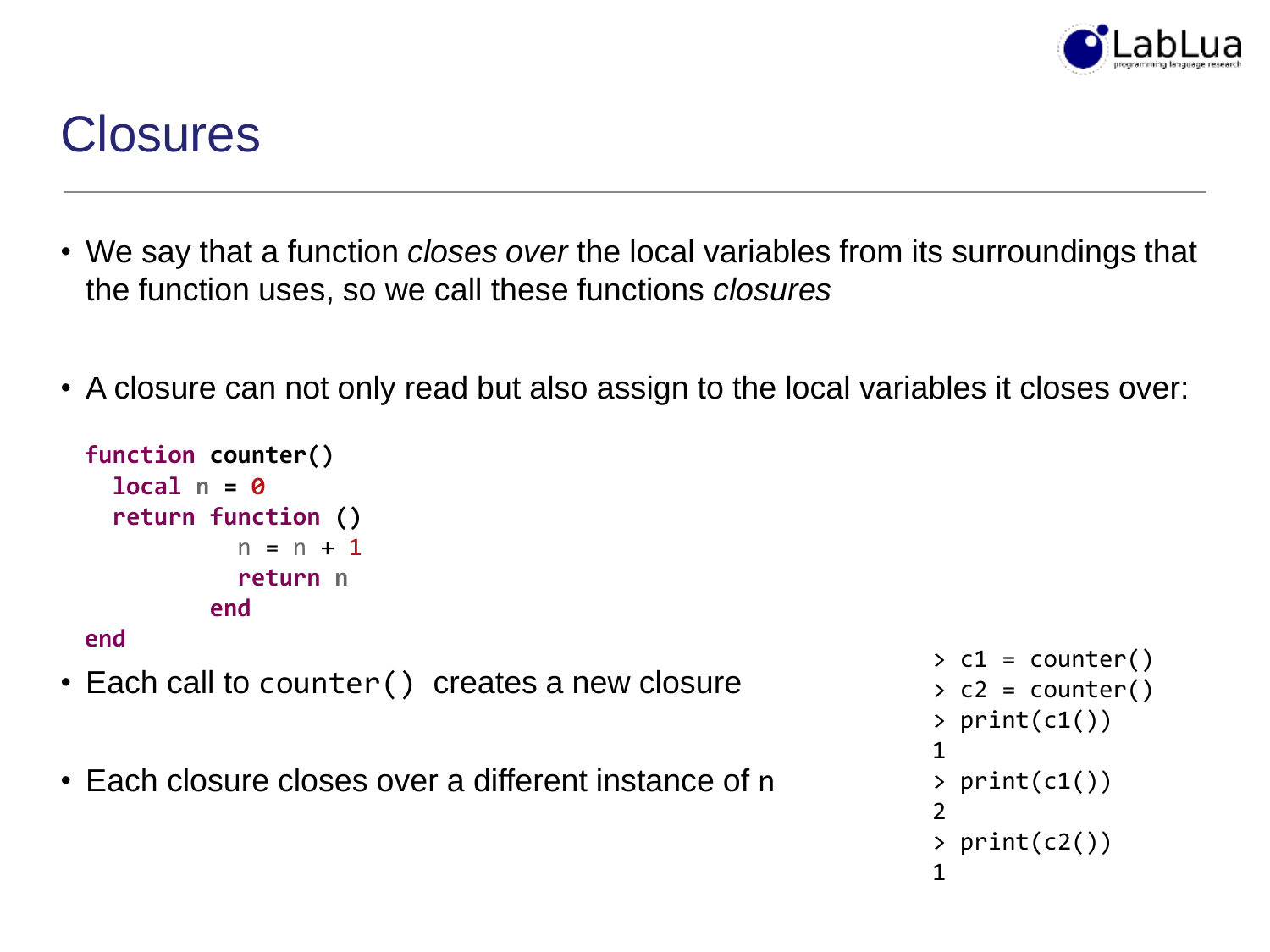

#### Closures and sharing

• Closures do not close over copies of local variables, but over the variables themselves, so two closures can *share* a single variable: **function counter()**

```
local n = 0
  return function (x)
           n = n + (x or 1)
           return n
         end,
         function (x)
           n = n - (x or 1)
           return n
         end
end
```
- Counter() now returns two closures that share the same n  $>$  inc, dec = counter()
- And the only way to access n is through the closures!

```
> print(inc(5))
5
> print(dec(2))
3
> print(inc())
4
```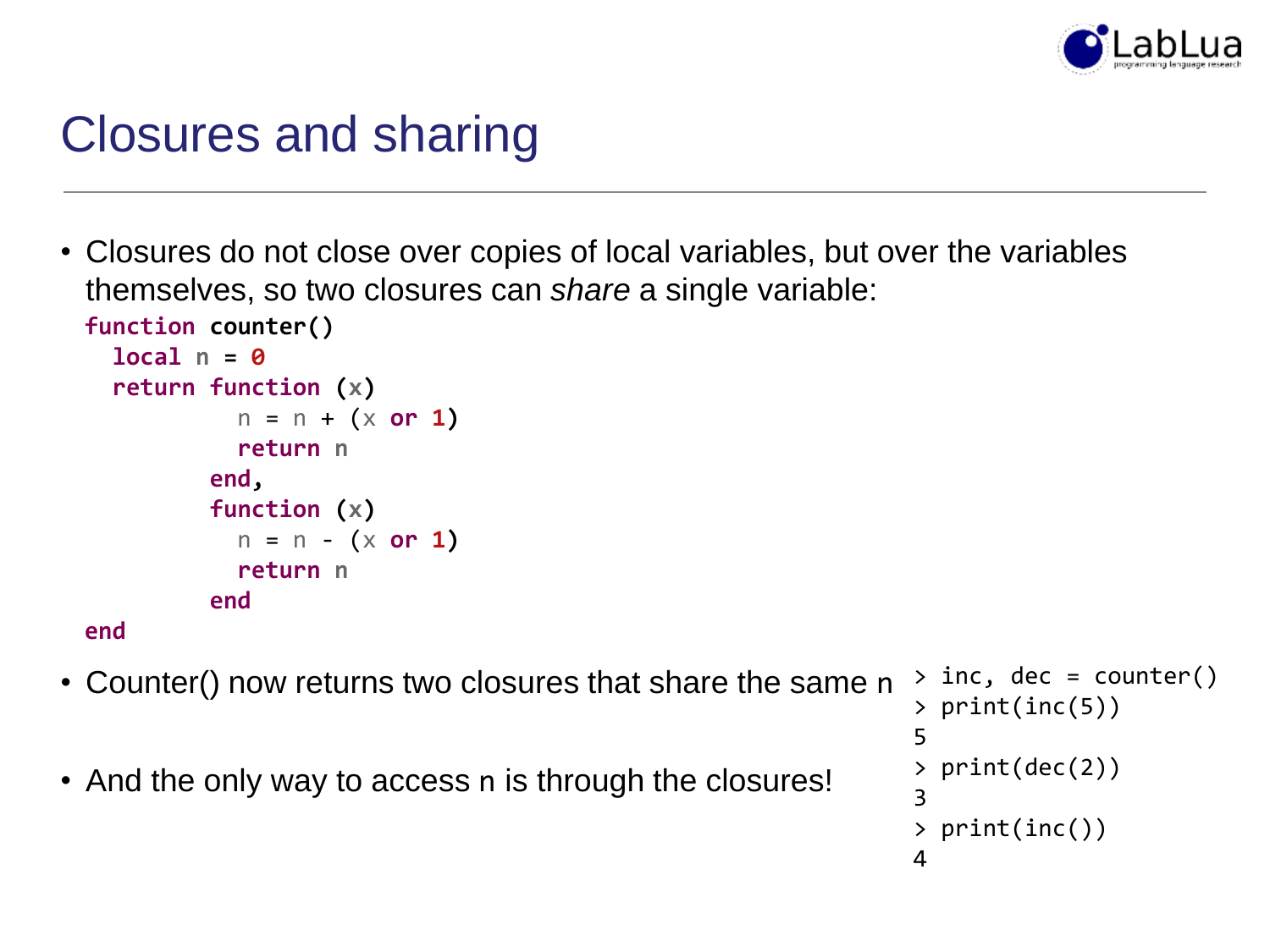

#### **Callbacks**

• Lua closures are a nice and lightweight mechanism for *callbacks*; for example, table.sort takes as optional second argument a callback that must tell whether element *a* comes before element *b* in the sorted array:

```
> a = \{ "Python", "Lua", "C", "JavaScript", "Java", "Lisp" }
> table.sort(a, function (a, b) return a > b end)
> print array(a)
{ Python, Lua, Lisp, JavaScript, Java, C }
```
• Callbacks are also very common in GUI code, as a way of responding to user events, and for asynchronous code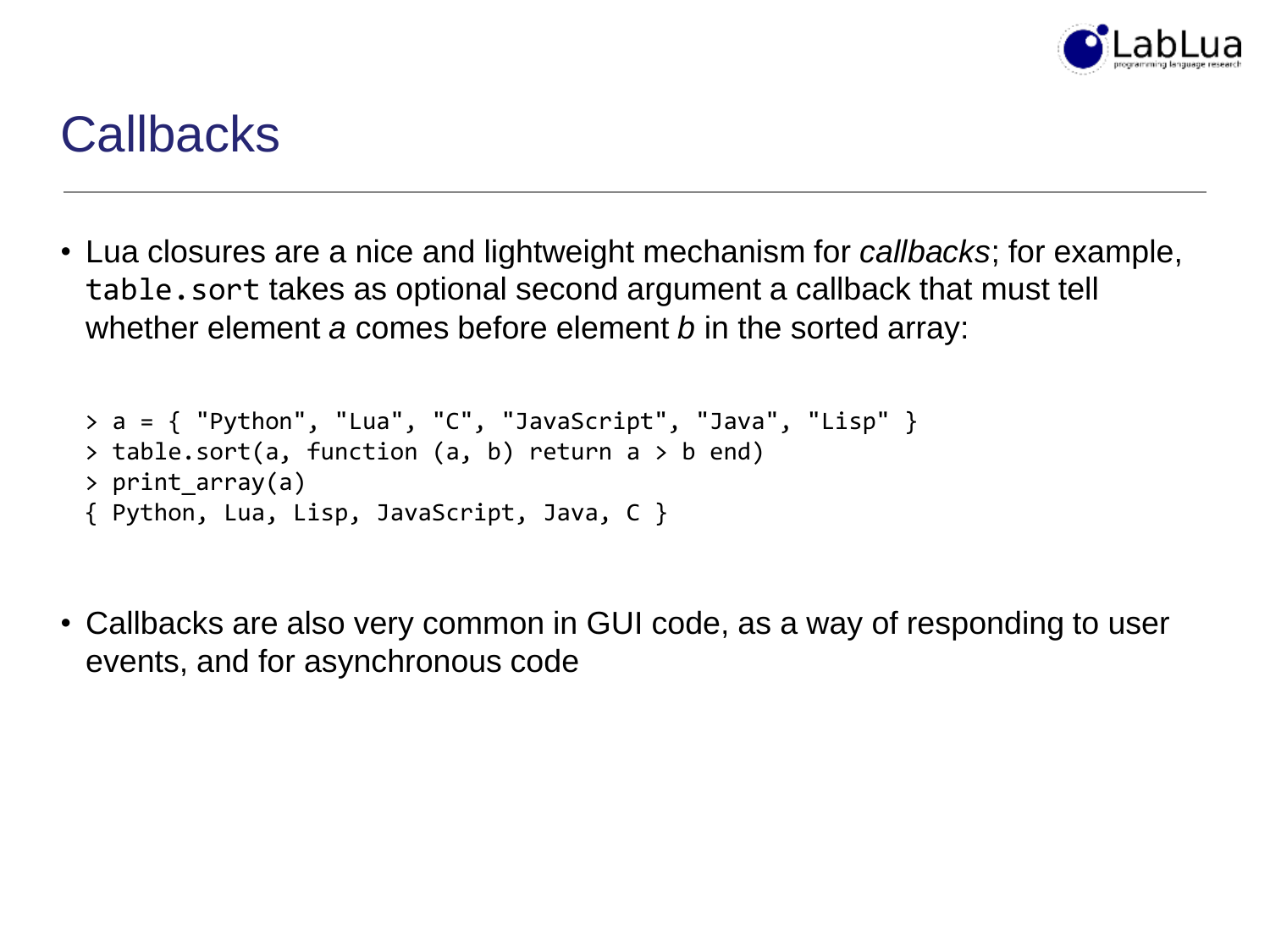

# Functional Programming

- *Functional programming* is a programming style where we program using immutable values and higher-order functions
- Lua is in essence an *imperative* language, so functional programming is not the usual style, but we can easily do functional programming using Lua
- Functional languages commonly use linked lists to represent sequences of elements, as they play well with immutability
- We will use Lua arrays, which will have different performance characteristics, but will be more compact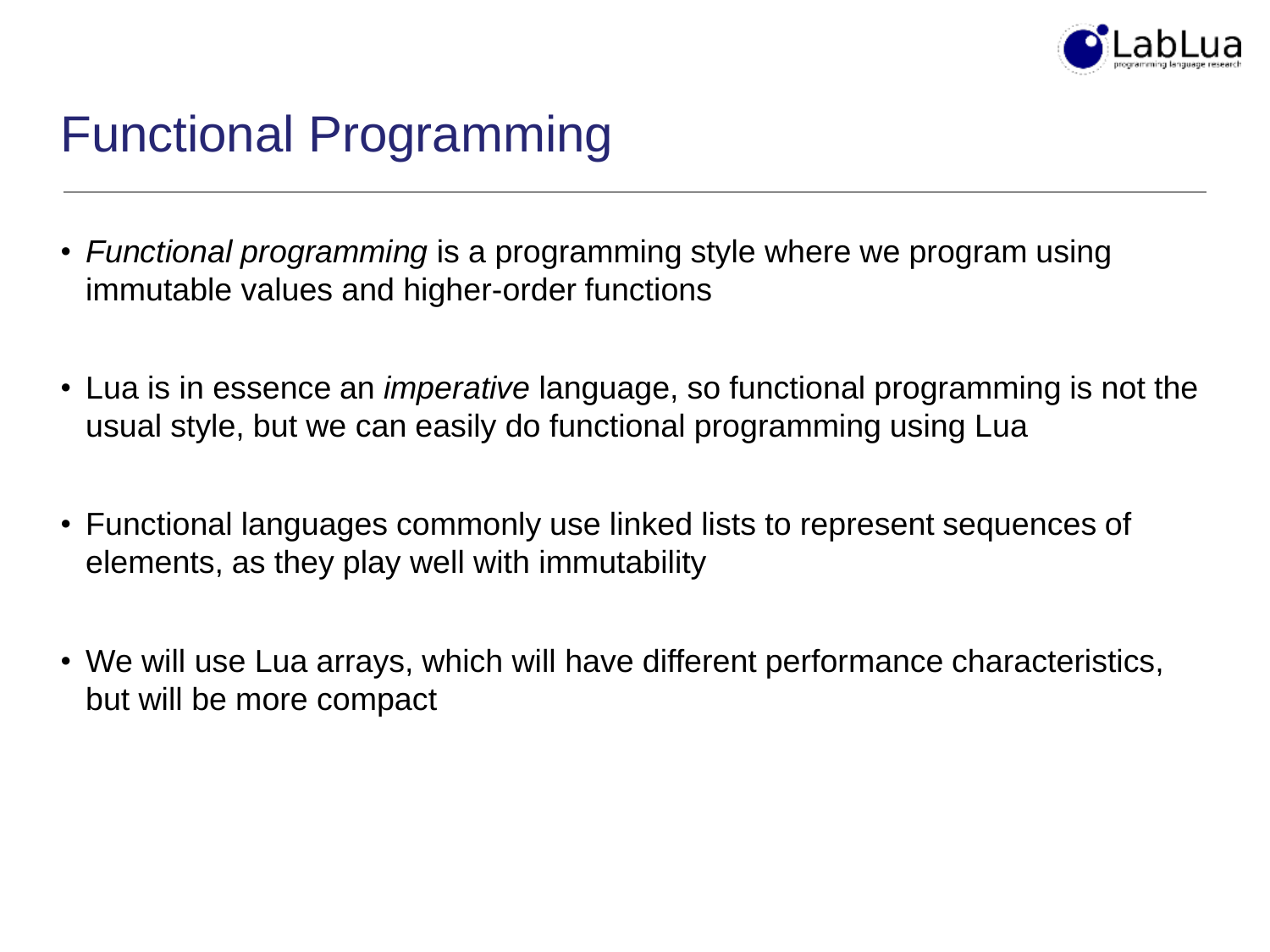

#### map and filter

• The map function iterates over a sequence, applying a function to each element and collecting the results in another sequence:

```
function map(f, l)
> a = { 1, 2, 3, 4, 5 }
 local n1 = \{\} > b = map(function (x) return x * x end, a)
 for i, x in ipairs(l) do
> print_array(b)
   nlfi] = f(x)end
 return nl
end
                       { 1, 4, 9, 16, 25 }
```
• Filter iterates over a sequence, collecting the elements that pass a predicate:

```
function filter(p, l)
> a = { 1, 2, 3, 4, 5 }
    local nl = {}
     for _, x in ipairs(l) do
> print_array(b)
         if p(x) then
              n!\;[ \, \text{m} \, \text{m} \, \text{m} \, \text{m} \, \text{m} \, \text{m} \, \text{m} \, \text{m} \, \text{m} \, \text{m} \, \text{m} \, \text{m} \, \text{m} \, \text{m} \, \text{m} \, \text{m} \, \text{m} \, \text{m} \, \text{m} \, \text{m} \, \text{m} \, \text{m} \, \text{m} \, \text{m} \, \text{m} \, \text{m} \, \text{m} \, \text{m} \, \text{m} \, \text{m} \, \text{mend
    end
    return nl
end
                                            > b = filter(function (x) return x % 2 == 1 end, a)
                                                                   { 1, 3, 5 }
                                                                         \sum
```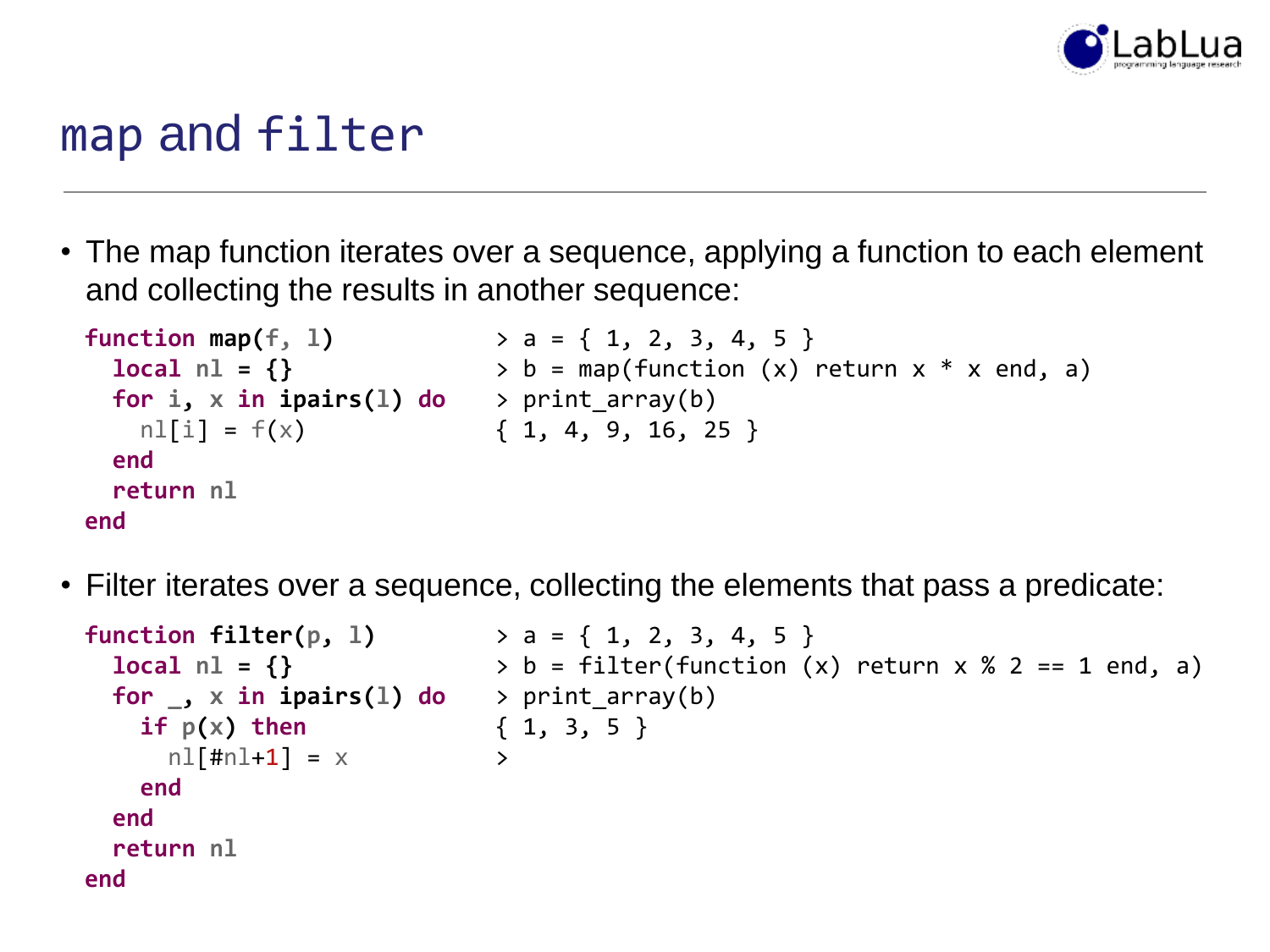

#### Folds

- A *fold* is a reduction of a sequence using a binary operation and a *seed*
- A *left fold* starts by applying the operation to the seed and the first element, then applying the operation to the result and the second element, and so on
- A *right fold* starts by applying the operation to the last element and the seed, then applying the operation to the second-to-last element and the result, and so on

```
function foldl(op, z, l)
  for _, x in ipairs(l) do
    z = op(z, x)end
 return z
end
```

```
function foldr(op, z, l)
  for i = #l, 1, -1 do
    z = op(1[i], z)end
 return z
end
```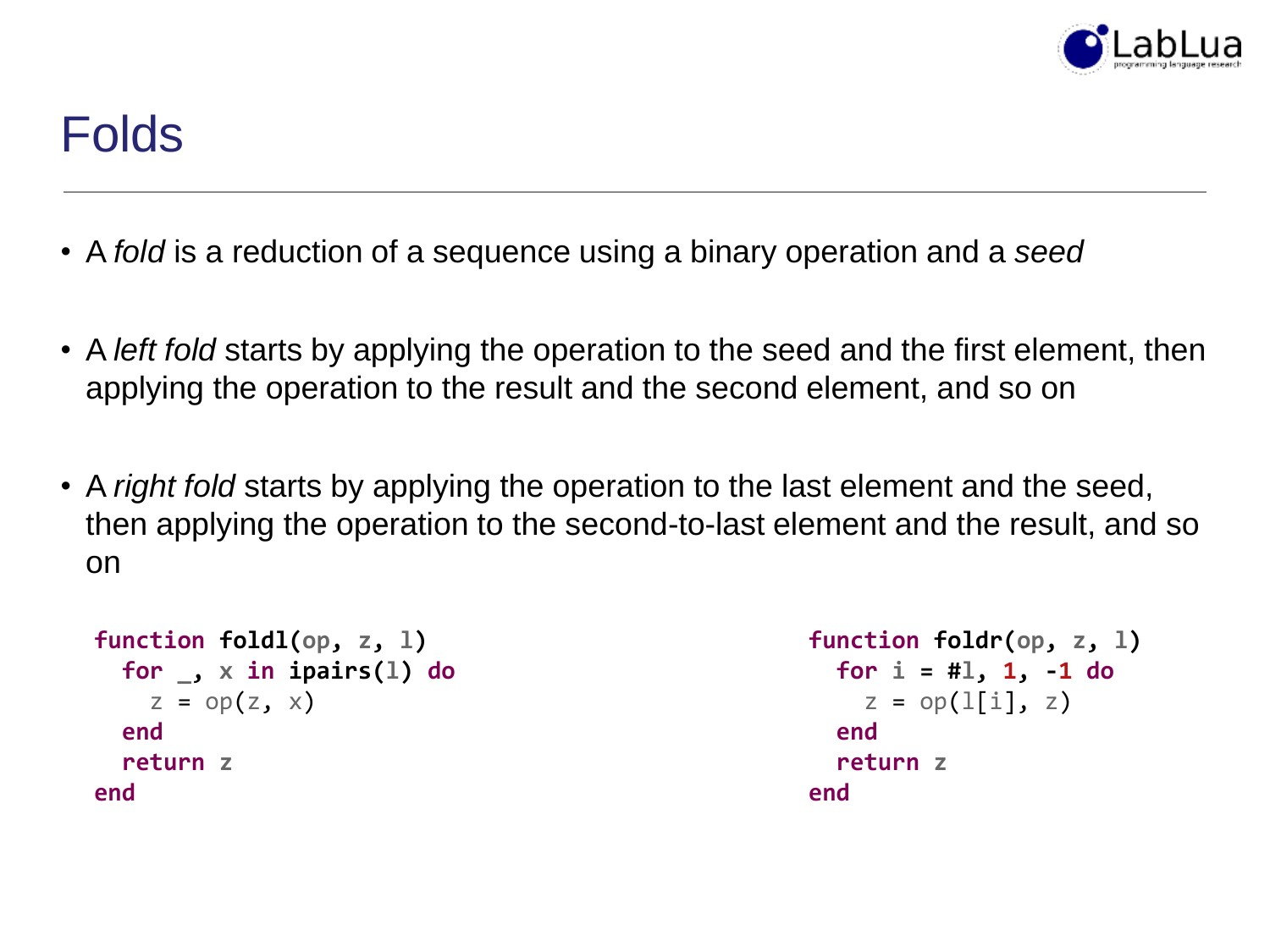

# **Currying**

• A *curried* function is a function that, instead of taking all of its parameters at once, takes a proper prefix of them and then returns a (possibly also curried) function that takes the rest of the parameters; for example, the following is a curried version of map:

```
function map(f)
  return function(l)
           local nl = {}
           for i, x in ipairs(l) do
             nIfi] = f(x)end
           return nl
         end
end
```
• Currying makes it easy to do *partial evaluation* of functions

```
> square = map(function (x) return x * x end)
> print array(square{ 1, 5, 9 })
{ 1, 25, 81 }
```